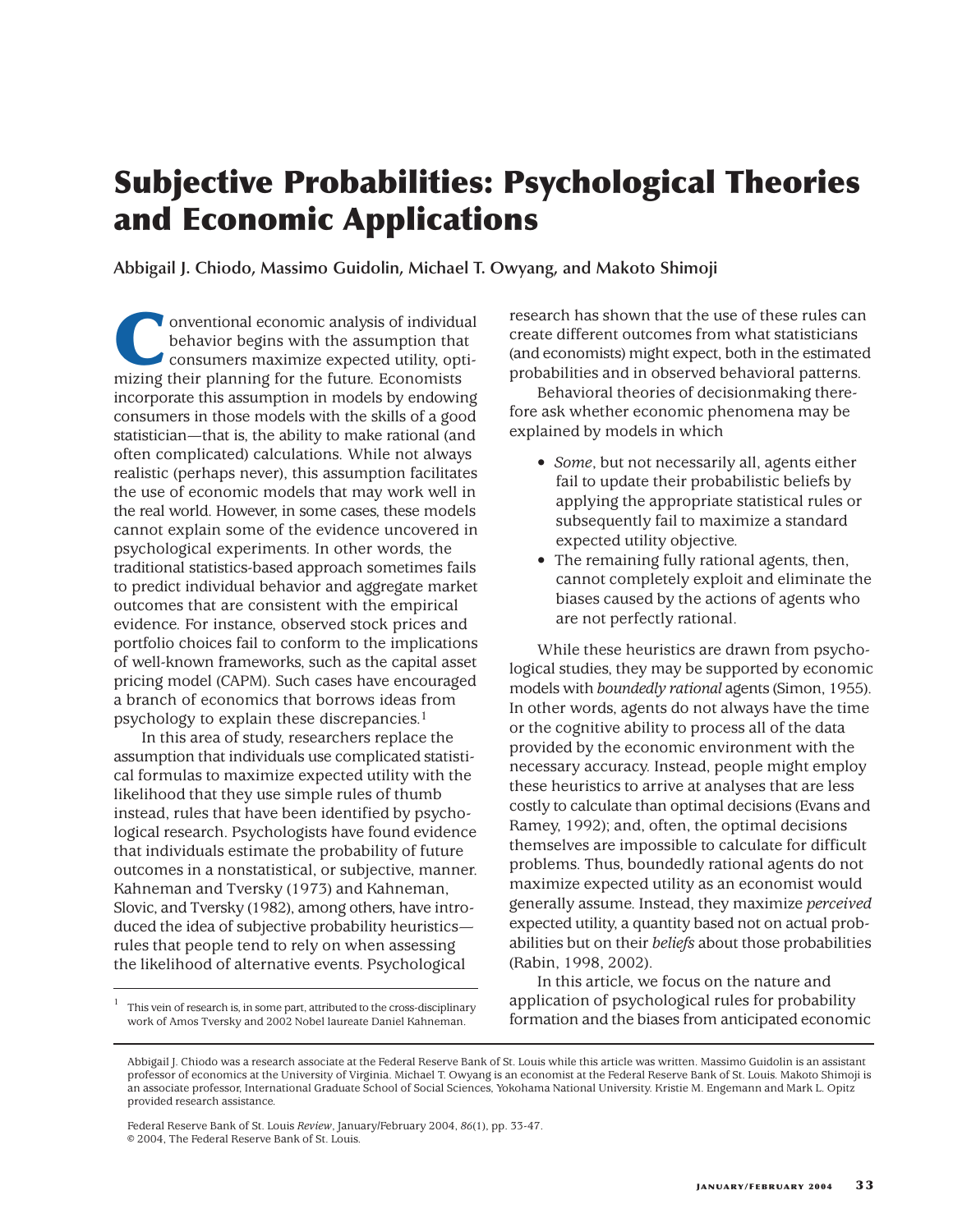outcomes that can result from their use.2 We examine three heuristics that have been identified by psychologists: the representativeness heuristic (RH), the availability heuristic (AH), and anchoring and adjustment (AA). We review the psychological evidence supporting the common use of these heuristics in estimating subjective probabilities. Finally, we consider a financial application that uses heuristics to estimate probabilities with potentially important economic implications. We then show the effect of these heuristics on people's probability judgments.

# **PSYCHOLOGICAL EVIDENCE**

Economics has a long history of exploring human behavior in decisionmaking. Economic models often require agents to form expectations under uncertainty, e.g., expected inflation in macroeconomic models, expected returns in financial models, or expected utility in decision/choice models. However, when faced with calculating expectations, economists often assume that the probabilities are known or can be inferred (rationally) through learning. What is meant by this? An economic agent might maximize his expected utility over *n* uncertain outcomes, defined as

$$
(1) \t EU = \sum_{i=1}^{n} p_i U_i,
$$

where  $p_i$  is the probability of outcome *i* and  $U_i$  is the utility from outcome *i*.

Psychologists, however, have found that people neglect some available information in their decisionmaking process—that is, they do not update probabilities as new information arrives, as an agent adhering to rational expectations would. Consistent with Rabin's idea of perceived expected utility, agents might maximize

$$
(2) \t EUp = \sum_{i=1}^{n} \hat{p}_i U_i,
$$

where  $\hat{p}_i$  is the subjective probability of outcome *i*. The difference between equations (1) and (2) is solely in the agent's assessment of the likelihood that *i* will be realized. In this section, we explore how economists and psychologists view  $p_i$  and  $\hat{p}_i$  differently.

### *Representativeness*

Tversky and Kahneman (1974) suggest that people typically rely on the representativeness heuristic (RH) when answering "probabilistic questions" such as "What is the probability that event A originates from process B?" That is, the RH is used when a person must determine such probabilities based on the degree to which A resembles B.

RH is used when an agent must update a subjective probability with new information. Economists sometimes assume that agents employ Bayes's law when updating probabilities. Bayes's law defines the probability of an event *X*, conditional on observing *A*, as

(3) 
$$
p(X|A) = \frac{p(A|X)p(X)}{p(A)},
$$

where  $p(A|X)$  is the conditional probability of *A* given *X* and  $p(X)$  and  $p(A)$  are population parameters typically referred to as base rates.

While Bayes's law is a useful statistical rule, psychologists have found that people tend to act in a decidedly non-Bayesian fashion and have identified a number of subjective probability biases grouped under the umbrella of RH.

Tversky and Kahneman (1974) and Kahneman, Slovic, and Tversky (1982) note that using RH when determining probability can lead to insensitivity to prior probability, or base-rate frequency, of the outcomes.3 In one example, subjects were asked to identify a described individual as either a lawyer or an engineer. The subjects were given descriptions that included phrases such as "he wears glasses" or "he wears a pocket protector." Subjects were first told that the individual in question was drawn from a random sample composed of 100 people, 70 of which were engineers and 30 of which were lawyers. Then, the base rates were reversed. The subjects were told that, of the 100 people in the sample, 70 were lawyers and 30 were engineers. Kahneman, Slovic, and Tversky found that the subjects' probability judgments did not differ when the base rate was changed, even though Bayes's law indicates that the conditional probabilities cannot be equal if the base rates change.

Grether (1980, 1992) and El-Gamal and Grether (1995) designed experiments that determine that RH "is a good descriptive model of behavior under

<sup>2</sup> Sherman and Corty (1984) and Camerer (1995) provide surveys of the psychological evidence on the heuristics discussed here. Another strand of the recent behavioral literature focuses on the effects of nonexpected utility preferences for optimal decisions. We do not discuss these contributions and concentrate instead on the process of belief formation.

<sup>3</sup> Sherman and Corty (1984) provide a comprehensive review of the biases that are attributed to RH.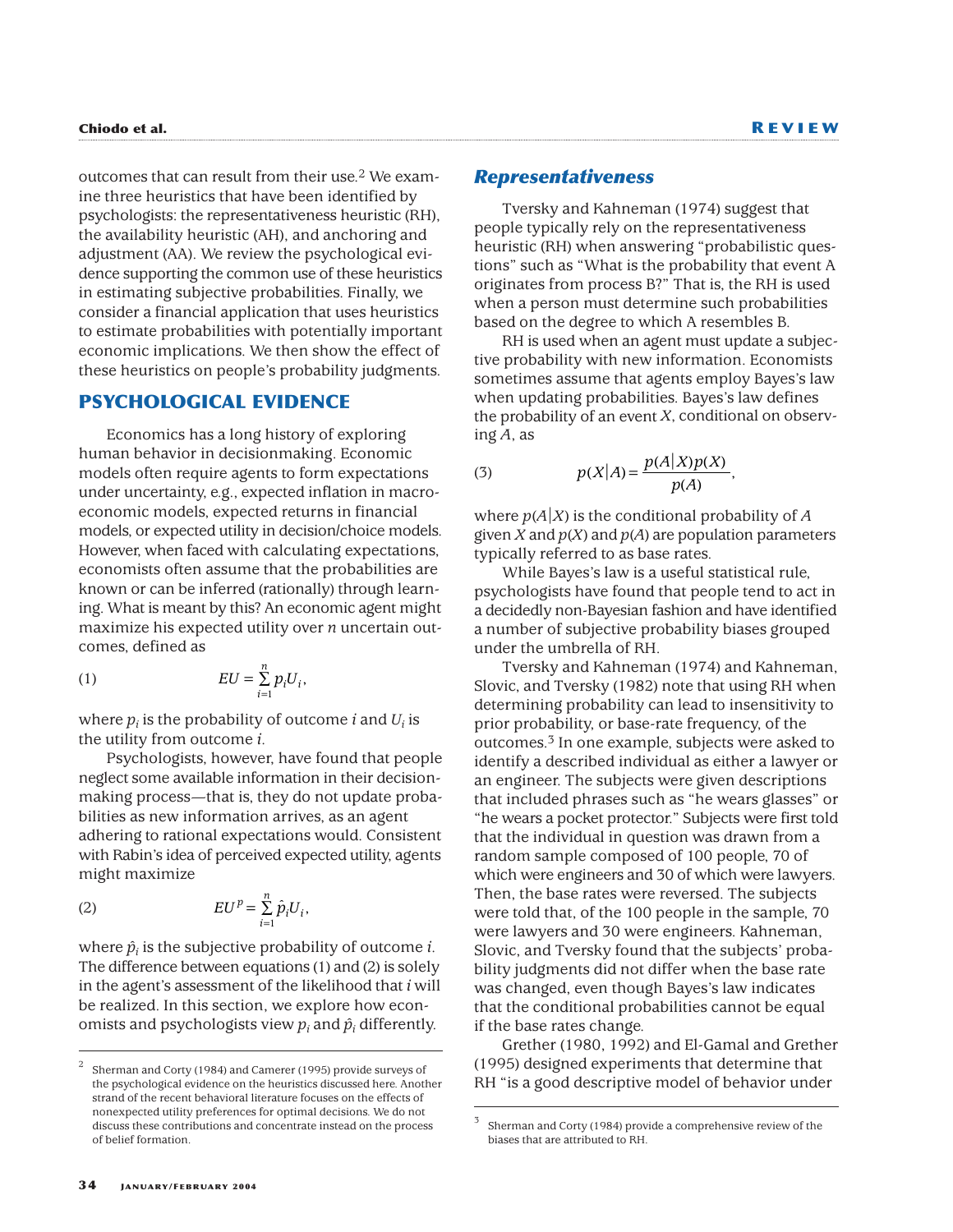uncertainty for untutored and unmotivated (or at least not financially motivated) individuals" (Grether, 1980, p. 538). Specifically, they show that subjects under-use base rate information when making subjective probability judgments for events that have little or no consequence or cost. Borgida and Brekke (1981) have also shown that, while most people do not neglect base rates entirely, they are typically under-used.

### *Availability*

The availability heuristic (AH) describes a method by which a person determines the likelihood of an event according to the ease with which he or she can recall instances that match the event. That is, one's experiences and conditioning affect how a person determines the likelihood that an event will occur. For example, one might estimate the risk of a burglary in a certain neighborhood by the number of burglaries one can recall (including any personal experience).

A similar method is the simulation heuristic, by which people will determine the likelihood of events based on the ease with which they can simulate (or imagine) the outcome in their minds. An example of this is a person who determines the probability that the value of a certain stock will decline based on the number of different scenarios he or she can easily imagine that would cause such an occurrence.

While AH can often be helpful in making decisions and estimates, Tversky and Kahneman (1974) list several biases that can result from AH. These include biases (i) due to the retrievability of instances (examples easily brought to mind are often judged to be more likely than they actually are), (ii) due to imaginability (easily imagined outcomes can give the illusion that they are more common), and (iii) due to illusory correlation (one event more strongly implies another if the two events frequently occur simultaneously).

Tversky and Kahneman (1973) outline several studies used to demonstrate the AH and its subsequent biases. For example, subjects were read lists of names of both sexes, some of which were names of very famous people (Richard Nixon and Elizabeth Taylor, for example). Afterward, some were asked to estimate if there were more males or females on the list. People tended to estimate, sometimes incorrectly, that there were more of whichever sex had more famous people in the list. The famous names were easier to remember and therefore more prominent in the minds of the subjects. Tversky

and Kahneman conclude, then, that people make estimates based on AH, which (in this case) led to the retrievability bias.

AH has been applied to marketing and advertising to investigate the effect of retrieval on the subjective assessment of product failure. Folkes (1988) presents four studies in which subjects were asked to predict how likely various products were to fail. Different scenarios and distinctive brand names were used to make some products or instances more memorable. Folkes found that these judgments were biased in ways described by the AH—that more memorable products (memorable for various reasons) influenced the subjects' decisions. Rabin (1998) points out that people often give too much weight to memorable evidence, even when better sources of information are available. He notes that one may allow a dramatic personal story from a friend regarding an instance of product failure to be more influential than consumer reports with general statistics regarding that product.

Recently, Mullainathan (2002) developed a model of memory limitations based on two psychological concepts that can have properties similar to AH. The first concept, rehearsal, is the assumption that remembering an event, story, or some form of information one time makes it easier to remember again. Mullainathan points out that rehearsal is used by students who study for a test by reading over the material and then quizzing themselves to help them remember it. The second concept, associativeness, is the process by which current events can trigger memories of past events that have similar aspects. Thus, even uninformative information—information that does not change the likelihood of an event can influence beliefs by changing perceptions of the past. Mullainathan suggests that people respond "too much" because news resurrects memories that reinforce beliefs.4

# *Anchoring and Adjustment*

The final heuristic we address is anchoring and adjustment (AA), which Tversky and Kahneman (1974) define. According to this heuristic, individuals make estimates based on a starting point (the anchor) and update (adjust) their subjective probability based on new information. While this does not seem to differ from RH or even from Bayesian updating,

<sup>4</sup> Mullainathan considers an application of this model to individuals' consumption decisions. He suggests that individuals react more to their private information than to aggregate information because aggregate information is forgotten.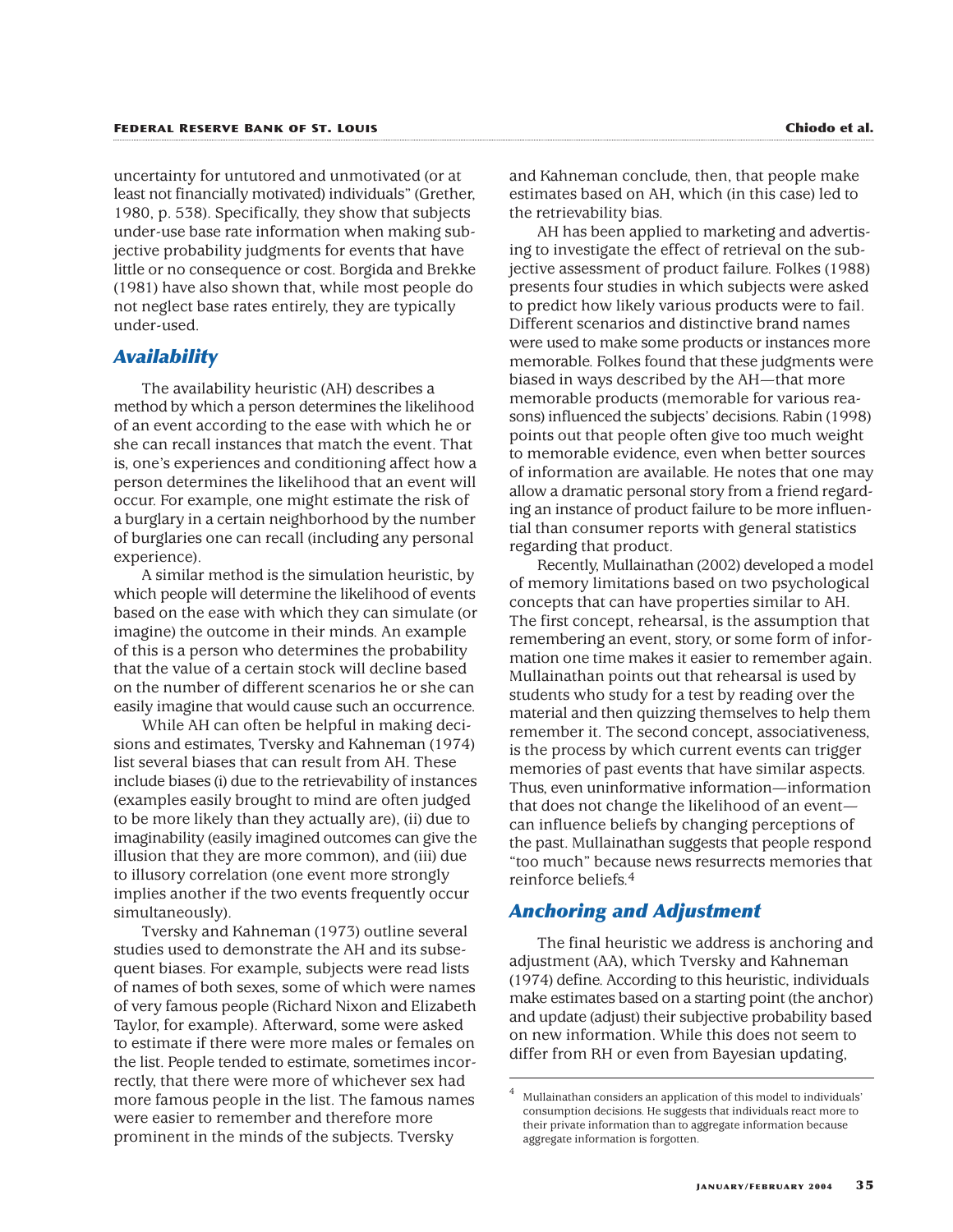psychologists have shown that individuals have a propensity to bias their estimated probabilities toward the anchor. That is, individuals do not adjust *enough* to new information, making the value of the anchor more critical.

An individual's initial guess (the anchor) can be subjective (interpreted) or objective (e.g., taken from base rates). Often, the anchor depends on the manner in which the question is asked or how the information is given. For example, Tversky and Kahneman (1974) asked subjects to estimate the percentage of African countries in the United Nations by first giving them a number (determined randomly by spinning a wheel) and then asking the subjects whether that number was higher or lower than the percentage of African countries. Different initial values led to strikingly different estimates. While the median estimate was 25 percent for groups that received 10 as the starting value, the median estimate was 45 percent for those given a starting value of 65—illustrating the bias toward the anchor.

A starting value can also be the result of a subject's (usually incomplete) computation. Tversky and Kahneman (1974) give the example of two groups being asked to estimate 8! in a limited amount of time. While one group was given 1\*2\*3\*4\*5\*6\*7\*8 as the problem, the other group was given 8\*7\*6\*5\*4\*3\*2\*1. Note that the product of the first few steps of multiplication (performed left to right) of the descending sequence is much higher than that of the ascending sequence. As predicted, the median estimate of the group shown the descending sequence was much higher than the median estimate of the group shown the ascending sequence.

This example illustrates how subjects tend to focus on only part of a problem. For instance, the probability of success at any one stage of an event is often used as a starting point (an anchor) to determine the probability of overall success. However, their assessment of the probability for an event with multiple stages is often skewed because they do not deviate enough from that anchor. Tversky and Kahneman (1974) refer to research that shows how anchoring biases the estimation of probability for different types of events—specifically, that subjects overestimate *conjunctive* events and underestimate *disjunctive* events. For example, suppose there is a bag of marbles, half of which are red and half of which are black: People will overestimate the probability of, for instance, drawing a red marble from the bag seven times in succession after replacing the drawn marble (a conjunctive event); they will

underestimate the probability of drawing a red marble from the bag at least once in seven successive tries after replacing the drawn marble (a disjunctive event). The anchor for both events is the probability of drawing a red marble on any try. Success in a conjunctive event may be likely for only *one* of several required outcomes, yet subjects stick close to their anchor and thus overestimate the probability of overall success. Conversely, subjects tend to underestimate the likelihood of success beyond the anchor when multiple attempts are allowed to achieve merely one successful outcome.

# **ILLUSTRATIVE APPLICATIONS**

To demonstrate the effect of heuristic biases on probability judgments, we offer the following illustrations.

### *Disaster Insurance*

The biases resulting from these heuristics have some implications in the earthquake insurance market. A large earthquake in one area certainly qualifies as the kind of salient event mentioned in the discussion of the AH. After all, graphic pictures and information from the media or personal stories from friends affected by the earthquake are likely to be easily remembered when estimating one's own need for earthquake insurance. Psychology theory implies, then, that a large earthquake should cause people to overestimate the probability that they will need earthquake insurance, which could explain the "gains by losses" phenomenon: In the event of an earthquake, an insurance company must pay out on claims, incurring a loss; if an earthquake causes an increase in demand for insurance, however, insurance companies can benefit, overall, by experiencing significant gains during the period after the earthquake.

Consider an actuarially fair earthquake insurance policy with premium  $\pi$  and payout *Y*. By definition, the actuarially fair premium must be a function of the payout and the risk of the event being insured against. In this case, the premium should exactly offset the expected payouts.

Suppose now that, given the premium, a person must decide whether to purchase insurance based on the perceived likelihood of a loss. Irrelevant information, such as an earthquake in another part of the country, does not affect the probability of a loss. However, a person employing heuristics might assume a greater likelihood of a local earthquake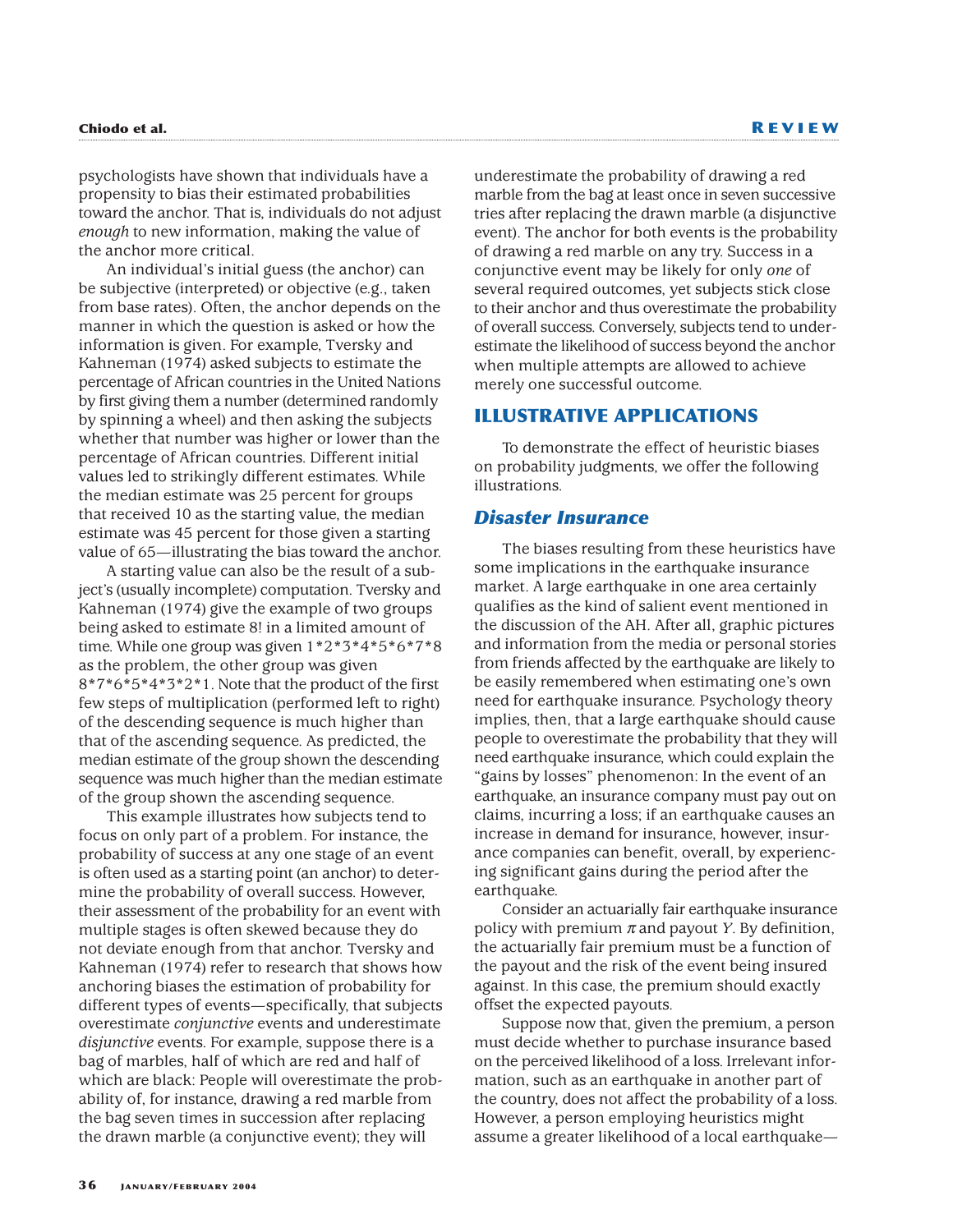making the insurance contract more attractive to her. Thus, if persons employed the heuristics, we would expect demand for insurance to rise after the occurrence of a similar event.

In fact, Kunreuther et al. (1978) finds that people tend to discount the likelihood of a disaster (e.g., a flood or an earthquake) until the event occurs. After people "update" their assessment, purchases of insurance contracts rise. Moreover, Shelor, Anderson, and Cross (1992) and Aiuppa, Carney, and Krueger (1993) found that insurers' stock prices increased after the 1989 earthquake in San Francisco, due to an increased demand for coverage. However, Yamori and Kobayashi (2002) find no such benefit to insurance companies in Japan after the 1995 Hanshin-Awaji earthquake. Yamori and Kobayashi note that unique attributes of Japanese earthquake insurance may be the reason for the difference between the United States and Japan in stock market reactions to large earthquakes. Namely, the Japanese government sets the insurance industry premium levels at "no loss and no profit." Interestingly, while studies have shown the positive link between earthquakes and insurance stock prices in the United States, other studies indicate no such relationship for hurricanes.5

### *Product Liability*

A second application for the heuristics involves market attitude with regard to product reputation, specifically, shocks to reputation. We can model market behavior after a product failure as a temporary shift in demand that results in lower sales and falling retail and stock prices.

**Airplane Crashes.** News agencies report airplane crashes in detail, often exhaustively and over an extended period of time. These reports provide vivid images to the public.<sup>6,7</sup> As a consequence, people may avoid air travel, at least for some amount of time. Without an AH, such tragedies would have little effect on people's belief regarding air travel safety because these events are rather uncommon and it is widely known that air transportation has been much safer than any type of

ground transportation in the United States. Because the change in people's beliefs regarding the overall safety of air travel would be minimal, this type of tragedy would be interpreted as idiosyncratic to a particular airline. In this case, it is therefore possible that other airlines (the rivals of the airline that experienced a crash) would benefit from such an event. If an AH does exist among the potential customers, however, the demand for air travel as a whole would decline. This externality would harm the market as a whole, and, as a consequence, other carriers would lose profits as well.

Borenstein and Zimmerman (1988) found that "an airline's shareholders suffer a statistically significant wealth loss when the airline experiences a serious accident...[although] the average loss in equity value is much smaller than the total social costs of an accident" (p. 913). In addition, they found that (i) such accidents have little or no effect on demand and (ii) that there is little evidence of a externality effect (positive or negative) caused by such accidents on the demand for other airlines. This study suggests that the market barely reacts to these events.

A subsequent study by Mitchell and Maloney (1989) partitioned the sample into "at-fault" crashes (those caused by pilot error) and all other crashes and tested whether these two distinct groups receive different reactions from the market. Contrary to the study by Borenstein and Zimmerman (1988), they found a statistically significant *negative* reaction in the former group.8 However, these studies do not offer an insight regarding the effect of an AH.

Nethercutt and Pruitt (1997) reported a finding similar to that of Mitchell and Maloney (1989) by examining the ValuJet accident in 1996. In their study, they found two things: (i) not only the shareholders of ValuJet but also those of other "low cost" carriers suffered losses due to this accident and (ii) the shareholders of the major airlines indeed received statistically significant gains after this event. At first sight, this result seems to suggest the nonexistence of an AH. However, their study does not distinguish the switching effect from the spillover effect; hence, it does confirm that the former dominates the latter, but has nothing to say about the effect of an AH.

The study by Bosch, Eckard, and Singal (1998) partially answers the question raised above. The authors consider the market overlaps of airlines in

 $5$  See Lamb (1995) and Cagle (1996) for details.

 $6\,$  By "airplane crashes," we do not mean the consequence of terrorism or hijacking, which are due to external forces.

In the previous case, we argued that some of the events are consistent with the presence of the AH. In this section, we also survey several examples of product detection, e.g., product recalls. Although most of the failures are also life-threatening, like the examples above, there is no evidence of spillover effects in the industry as a whole, unlike the examples above.

<sup>8</sup> See also Broder (1990).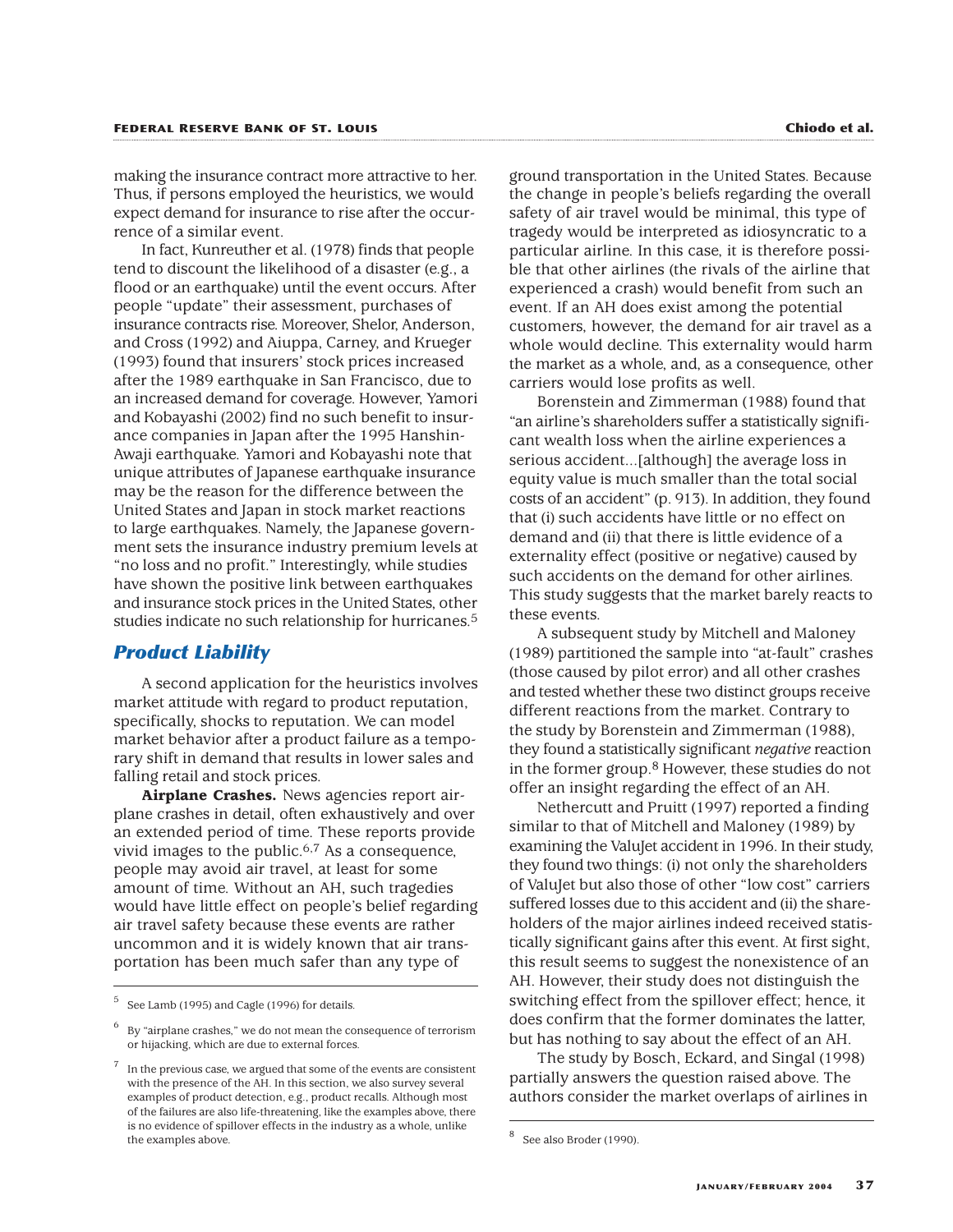the context of a recent airplane crash and examine whether customers respond to a commercial airline crash by switching to rival airlines and/or flying less. They find that passengers who do choose to fly will travel on the airlines that have not had a recent crash, but even these airlines suffer a negative spillover namely, fewer passengers overall. With market overlap, the coexistence of the switching effect and the spillover effect offset each other and we can observe only the net effect of these two together. However, with little overlap, the switching effect is limited and hence we can test if the spillover effect exists. Indeed, Bosch, Eckard, and Singal found negative spillover effects after airplane crashes, consistent with the existence of the AH.

**Firm Bankruptcy.** Lang and Stulz (1992) studied the effect of one firm's bankruptcy announcement on the other firms in the same industry. They listed two effects of such an announcement<sup>9</sup>:

*Contagion Effect*. A change in the value of competitors that cannot be attributed to wealth redistribution from the bankrupt firm. This may happen because investors think that firms with characteristics similar to those of the bankrupt firm are less profitable than expected.

*Competitive Effect*. A change in the value of competitors that can be attributed to wealth redistribution from the bankrupt firm. This may happen, for example, if investors think that the bankrupt firm is doing poorly because other firms are doing well.

As for the first effect, they found that "on average, the market value of a value-weighted portfolio of the common stock of the bankrupt firm's competitors decreases by 1% at the time of the bankruptcy announcement and the decline is statistically significant" (p. 46). They also reported that "the effect appears to be greater for highly leveraged industries" (p. 46). For the second effect, they found that "the value of competitors' equity actually increases by 2.2% in more concentrated industries with low leverage" (p. 47).

These types of effects may be due to other announcements or events such as defective products and recalls.10 In addition, even though the same types of effects are observed, they may arise from other sources. In the following, we discuss such

possibilities, as well as the possibility that some of the events may be attributed to the existence of heuristics we study in this paper.

# **A FINANCIAL APPLICATION**

We now consider an application of heuristic probability judgments in an asset pricing model.<sup>11</sup> A formal description can be found in the appendix. Recently, Barberis and Thaler (2002) have stressed how behavioral approaches that focus on the mechanism of expectation formation cannot be applied to explanations of well-known aggregate puzzles in finance, such as the equity premium, excess volatility, and predictability issues. Although it is acknowledged that many models developed to investigate the crosssection of asset returns may often be used to also explain aggregate puzzles, much remains to be achieved by this strand of literature.12 In this section we discuss a number of asset pricing puzzles that can be explained by subjective probability biases.13

# *How Do Subjective Probabilities Affect Asset Prices?*

Assume there are two assets: a single-period, risk-free discount bond in zero net supply and a publicly traded stock (or stock index) in exogenous, unit supply. The stock pays out an infinite stream of perishable, real dividends, the growth rates of which randomly switch between two values:  $d_h$  in the good state (an expansion) and  $d_i$  in the bad state (a recession).

Individuals use both informative and uninformative variables to determine probability estimates. For simplicity, assume that the only informative variable is dividends. Dividends are informative because they directly relate to the payouts produced by the stock. Therefore, the information set is com-

Note that contagion affects all the relevant firms in the same negative direction, whereas the competitive effect does not.

<sup>&</sup>lt;sup>10</sup> For example, Ford Motor Company experienced a decline in sales after the Firestone tires used on Ford products were declared faulty by the media.

Barberis and Thaler (2002) and Hirshleifer (2001) are recent survey papers on the field of behavioral finance. See Mullainathan (1998) for an application of the AH to finance.

 $^{12}$  Several papers have used nonexpected utility preferences consistent with the psychological and experimental evidence to approach the same phenomena (for instance, Barberis, Huang, and Santos, 2001, and Benartzi and Thaler, 1995). These papers are often considered to belong to the behavioral camp.

 $13$  It goes without saying that a vast literature has developed over the past two decades that approaches the same puzzles we discuss; these have used types of frictions (transaction costs, information asymmetries and incomplete information, nonstandard preferences, etc.) that do not involve either the process of expectation formation or the ability of investors to rationally use the available information. The surveys in Campbell (2000) and Cochrane (2001) offer highly readable accounts and references.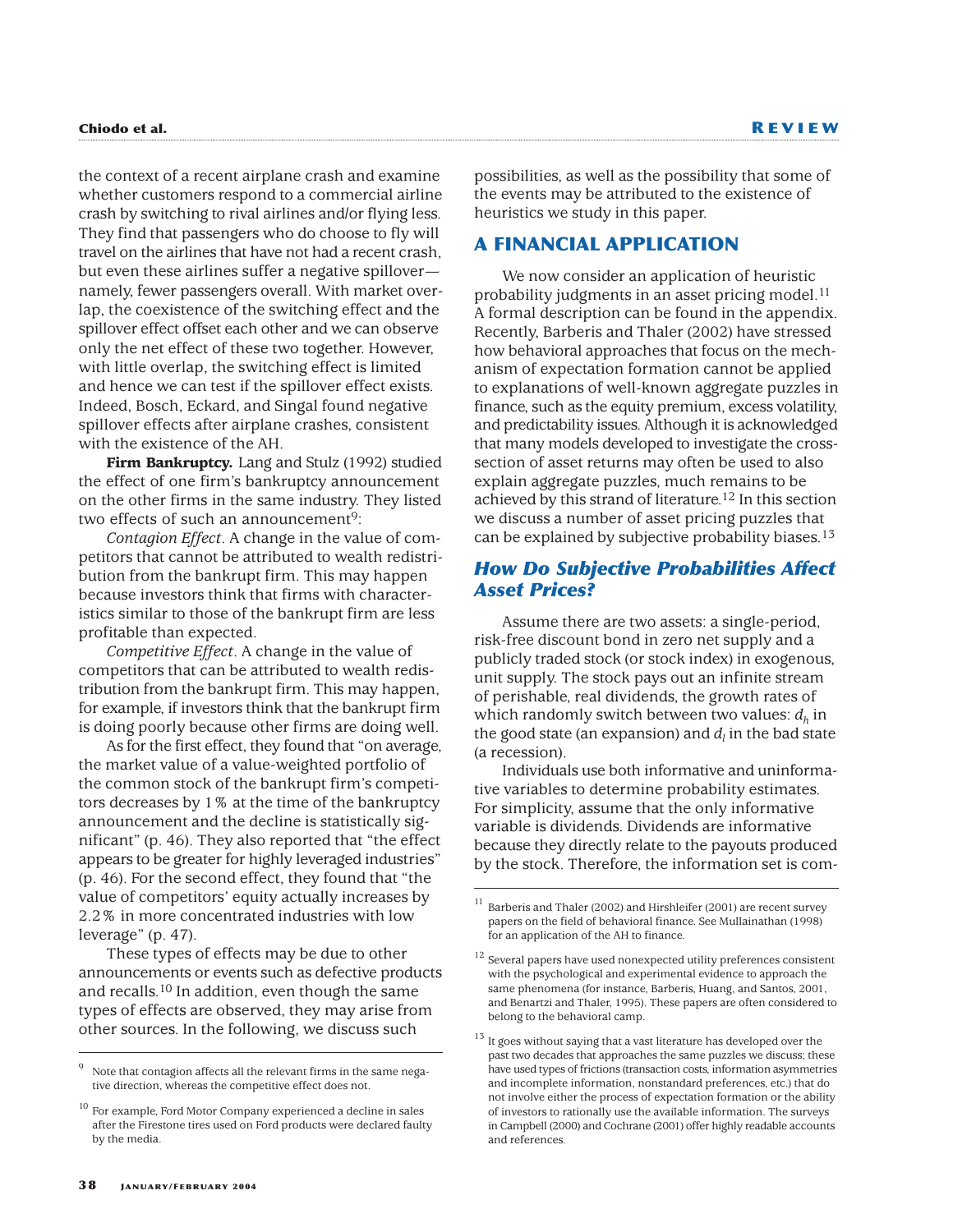posed of the sequence of realized high and low dividend growth rates plus a set that collects all the relevant realizations of the uninformative variables. Examples of uninformative variables are past stock prices because stock prices fail to add any predictive power for future cash flows produced by the stock currently owned. Alternatively, investors might use past levels of the price-dividend ratio to forecast future dividend growth because this ratio has been found to successfully predict stock prices in the empirical literature. In practice, stock market participants will *directly* care about the probability for dividends only. However, depending on the way subjective probabilities are formed, investors might *indirectly* also care about the joint probability distribution of dividends and the uninformative variables, in the sense that they might use uninformative events to predict dividends.

### *The Heuristics-Based Solution*

Suppose that the probability of an increase in dividends is unknown and must be subjectively calculated based on past observations.14 A representative agent believes that the value of the stock depends not only on past dividend payments but also on the irrelevant information she has in her information set.15 Since events that are recent are more likely to be remembered, the further back in time an observation on the dividend growth rate is, the more unlikely it is that it will belong to the recalled information set. However, agents recall events that bear a high resemblance to current events, even when the similarity is defined not only in terms of dividends, but also in terms of other, irrelevant variables (e.g., past asset prices). For instance, an investor is more likely to recall a big drop in a company's dividend when it is associated

with a deep international crisis, even though the political variables need not carry information useful in predicting future economic conditions or the profitability of the company.

The appendix shows that, under these assumptions, the heuristic-based equilibrium stock price differs from the full-information equilibrium price because it stops being a fixed multiple of dividends; on the contrary, the heuristic-based equilibrium price-dividend ratio now contains a time-varying component, fitting the empirical finding that pricedividend ratios are subject to long swings. The variation in the price-dividend ratio derives from changes in the investors' memory-based (or subjective) expectation of dividends. For instance, particularly bad dividends may depress stock prices to the point that investors start recollecting previous bad times when the observed mean dividend growth was low. This happens because, when the AH is present, low growth tends to make other episodes of low growth salient and to bring up memories of other recessions; this happens also because poor dividend growth depresses stock prices and makes other recessionary episodes more memorable. These biases depress the subjective dividend expectations and cause deeper persistent declines in stock prices.

# *Excess Volatility of Stock Prices*

We now investigate a few qualitative implications for stock prices. Since Shiller (1981) and LeRoy and Porter (1981), researchers have observed that stock prices tend to be much more volatile than the underlying economic fundamentals (dividends or aggregate consumption) would dictate. Recent research has examined this issue with mixed success (see Brennan and Xia, 2001, Bullard and Duffy, 2001, and Timmermann, 2001). Under full-information rational expectations, this finding represents a puzzle.16 The heuristics-based approach illustrates how the excess stock volatility puzzle can be easily resolved when the price-dividend ratio is timevarying as a result of limited memory and of avail-

 $^{14}$  Barsky and DeLong (1993) present a discounted model in which investors form extrapolative expectations and generate excess volatility of stock prices. However, their paper does not impose much structure on belief formation and fails to link the extrapolation process to the experimental psychology literature.

 $^{15}$  For a heuristic rule to have an effect on equilibrium outcomes, irrational traders need not be completely weeded out of the economic system (through bankruptcy or reduction to a marginal role in determining equilibrium results). Although the debate in the economics literature is not settled yet, important papers in finance (DeLong et al., 1990a,b, 1991) shed light on the subject: namely, that the price biases created by simple heuristics (such as the case with random trading of securities) create situations in which the exploitation of less-rational investors is risky and therefore fails to be implemented on the scale necessary to completely annihilate the effects of the biases (Shleifer and Vishny, 1997). Therefore, heuristics might appear in the aggregate and a representative agent is a useful shortcut to model such a situation.

 $^{16}$  Barberis and Thaler (2002) informally discuss a psychological model that could explain the excess volatility puzzle: Investors perceive a disproportionate volatility of the dividend growth rate when they are exuberant, i.e., when they observe dividend increases that convince them, too quickly, that mean dividend growth has increased. Although Barberis and Thaler notice that a similar story may be derived as an application of the RH, they do not present a formal model that maps heuristics into beliefs. Shiller (2003) has recently used the excess volatility puzzle as a workhorse to introduce behavioral finance research to overcome the traditional efficient market hypothesis.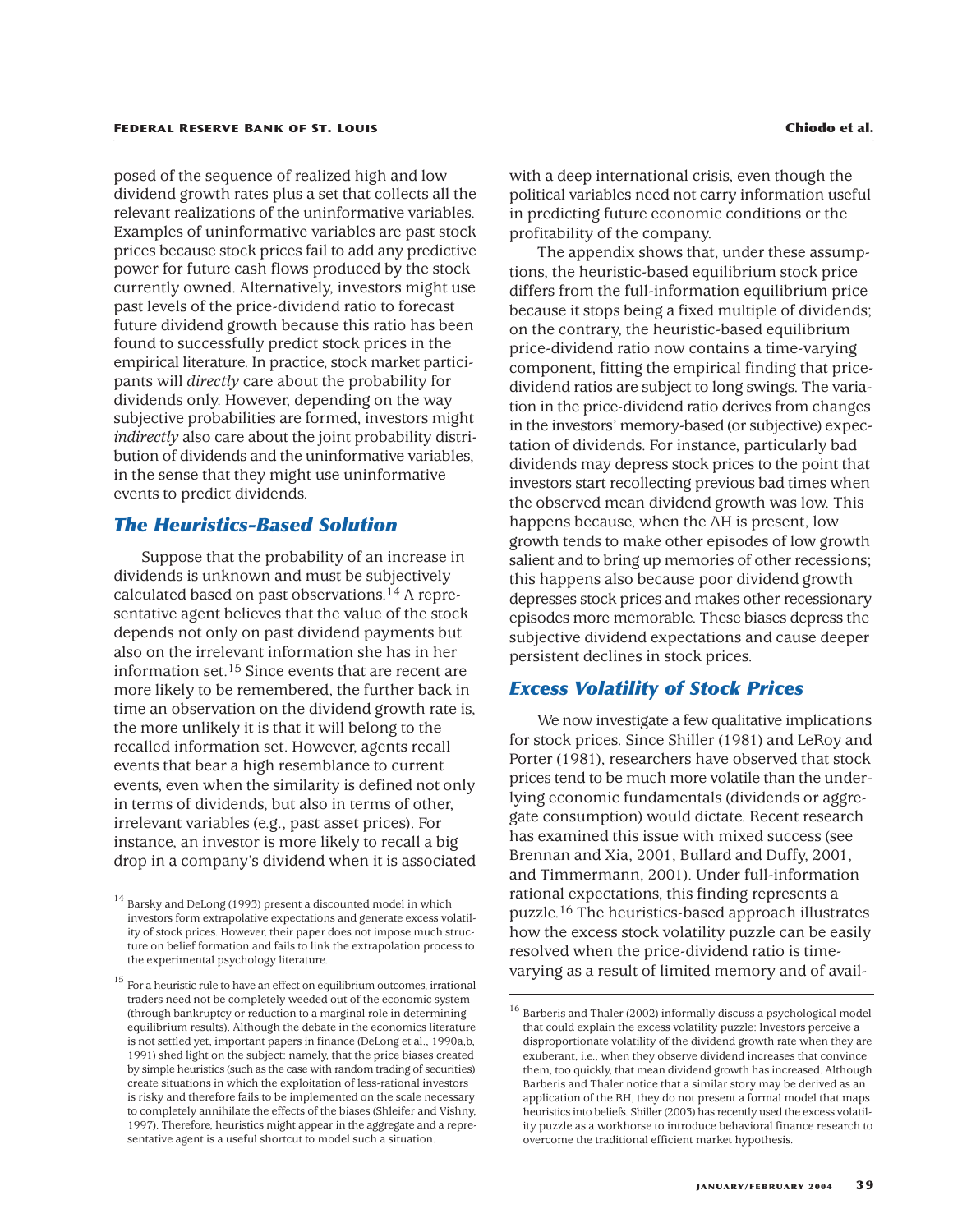ability, representativeness, and anchoring biases. The appendix provides a formal treatment.

Since high dividends are generally accompanied by high stock prices and low dividends by low stock prices, a high growth realization will make past high dividend growth rates more memorable because of the AH. This is because, if a high dividend growth rate causes an increase in stock prices, other episodes of bull markets and good fundamentals will be recalled. Such an event is likely to increase the subjective expectation of dividends and the price-dividend ratio. A similar reasoning applies to situations of low fundamentals and stock prices, i.e., they will generally make "bad times" more memorable and depress the expectation of future dividends. Therefore we expect positive covariation between dividend growth and the price-dividend ratio, which makes stock prices much more volatile than what is implied by full-information rational expectations. In this sense, heuristics-based asset pricing makes the solution of the volatility puzzle not only possible, but likely.

### *Bubbles and Crashes*

A related topic is the tendency of stock markets to experience long periods of sustained (but hardly rational) increases in prices, followed by quick outbursts that often lead to sudden crashes. With reference to these phenomena, economists have developed both a literature on the theoretical conditions under which price bubbles may form and thrive (see Tirole, 1985) and a more recent empirical literature that describes markets as going through a sequence of "bulls" and "bears" (see Perez-Quiros and Timmermann, 2000). Unfortunately, the former mostly stresses the delicacy of bubbles, while the latter falls short of providing answers to our questions because it focuses on the microfoundations of bulls and bears. When investors use heuristics, bubbles and crashes occur in equilibrium more frequently.

Suppose the current period is characterized by good economic fundamentals and hence positive stock returns. In particular, some degree of exogenous optimism may easily project good dividend growth in high stock returns. At this point the following mechanism is triggered: A high current stock price elicits memories of previous periods of fast economic growth and "good" fundamentals. When past stock prices are also used to calculate expectations of future dividend growth, high current prices will also make past bull market periods more memorable. Hence, past high-dividend periods will be assigned an abnormally high probability and will end up being over-represented in the recalled information set. As a result, expected dividends will be irrationally high. Unless the next-period dividend is particularly unfavorable, this sustains high demand for equities and stock prices: This is the beginning of the bubble. In such an environment it would be possible for stock prices to increase at such a pace that (given agents' imperfect memory), in practice, only very recent bull periods would be recalled and used in forming expectations. Here, it is as if the market enters an entirely different world: Optimism dominates to the point where price increases are a foregone conclusion (c.f., the "New Economy").17

The effect is further enhanced when anchoring is strong: If the run of price increases is sufficiently protracted, agents' subjective perception of the probability of good economic fundamentals will become increasingly difficult to move.<sup>18</sup> What ends a bubble? Potentially, a sufficiently negative realization of fundamentals growth. Such an epiphany could suddenly make investors recall past cases in which bull markets turned into bear markets. In other cases, it is sufficient that some variables, although irrelevant for pricing (political variables, for instance), may suddenly make investors aware that bad outcomes are possible. When this happens, the bubble bursts, often plunging into a catastrophic crash.

One phenomenon that has not been well explained by the theoretical literature on bubbles is the possibility of protracted periods of depressed stock prices, far below their most moderate rational levels—a sort of negative bubble (Weil, 1990). An advantage of heuristic-based asset pricing is the ability to generate episodes of irrationally low stock prices. Starting with poor underlying growth and some pessimism, markets may quickly plunge into spells in which investors focus only on past negative news and periods and, hence, systematically underestimate the mean dividend growth rate so that stock prices are too low given the quality of the underlying fundamentals. Strong anchoring may complete the picture, thus damping investors' expectations for growth prospects.

<sup>17</sup> See, for instance, *The Economist*, "Beyond the Business Cycle?" October 23, 1999, and the "new era" theories discussed in Shiller (2000).

 $^{18}$  Intuitively, anchoring makes bubbles harder to ignite but also harder to burst. Given the available empirical evidence, the behavior of financial markets is highly consistent with strong anchoring.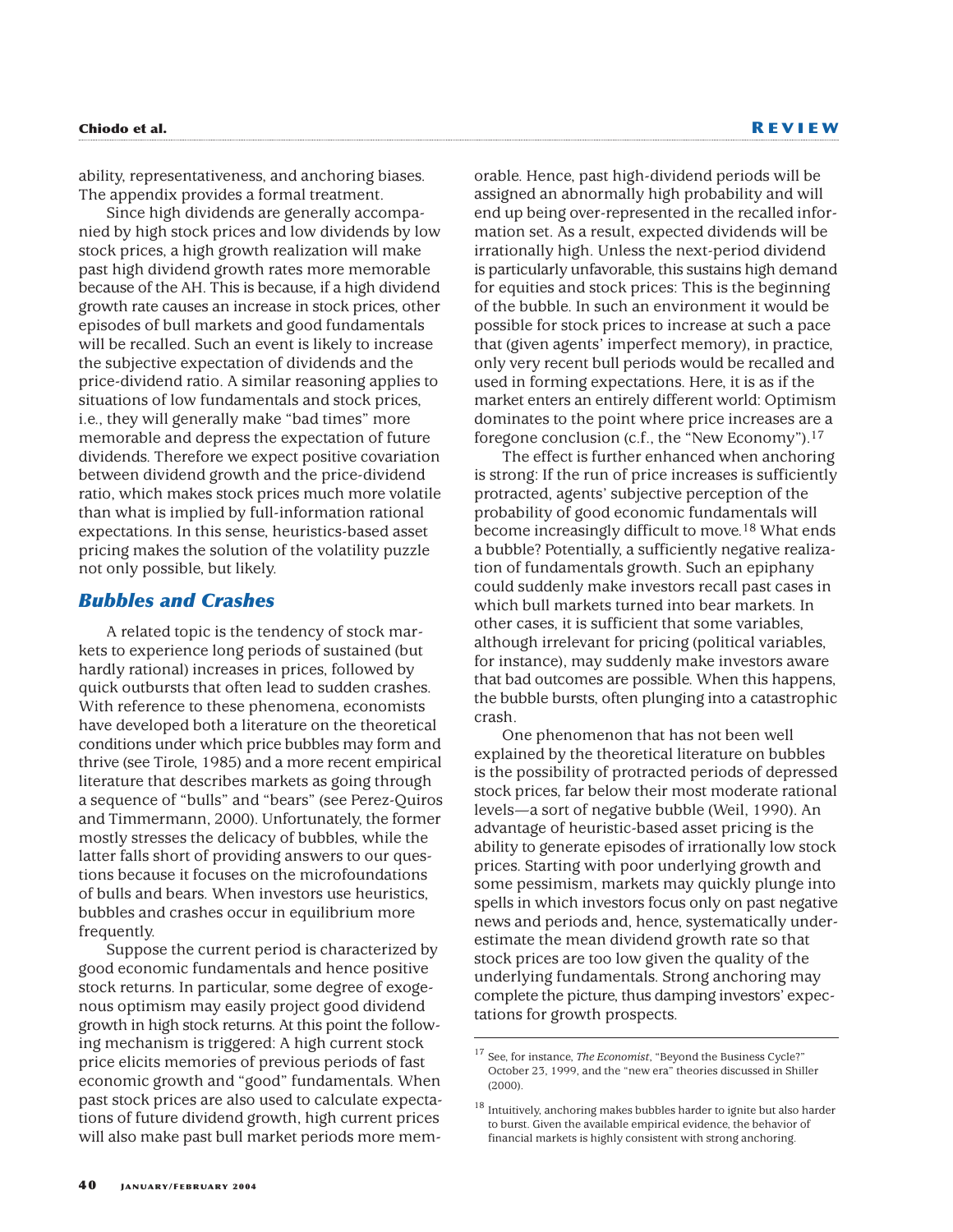# *The Inflation–Stock Returns Puzzle*

It is conventional wisdom to prefer nominal stock returns and inflation to be positively and highly correlated; rational markets, then, should price equities based on their discounted, expected nominal cash flow payments. Therefore, ruling out deeper macroeconomic effects (e.g., sectoral shifts and other distortions), an increase in current and expected inflation ought to increase expected nominal dividend payments and cause upward adjustment of observed stock prices. Empirical research in the past 20 years has found very limited support for the hypothesis that stock returns can protect shareholders from inflation. Normally, positive but moderate correlations have been found. In other words, the Fisher equation systematically fails for nominal stock returns.19 Heuristic-based asset pricing offers an easy way to rationalize such a phenomenon.

Suppose that inflation not only influences nominal dividend levels, but also acts as a variable in the set of uninformative information. In particular, assume that investors have convinced themselves that high inflation is always accompanied by subsequent increases in the level of real interest rates that depress economic growth. Interestingly, this conjecture does not need to be supported by the data, or it might be supported only by old data. Inflation is just an additional variable that becomes informative of future economic growth only because investors *think* it is. In this case, a high current inflation rate is essentially bad news: It makes past periods of poor growth and recession more memorable (via availability) and accelerates inflation (via representativeness). In practice, two effects take place at once: On one hand, inflation raises expected nominal dividends; on the other hand, inflation induces a pessimistic change in the agent's recalled information set, lowering expected real dividends. The net effect is unclear but is consistent with the fact that nominal stock returns do not seem to react much to inflation news.20

# **CONCLUSION**

In this article, we surveyed some of the research that has highlighted the crossover between economics and psychology. The assumptions economists have traditionally imposed in their models maintain that individuals are rational (and selfish) and construct their beliefs according to probability theory, following Bayes's law. For most economic applications, this type of assumption fits well. However, there remain situations in which nonrational or quasirational behavior on the part of the median agent is observed. In these situations (e.g., hazard insurance and asset pricing), assuming that people behave rationally leads to puzzles—such as the inflation–stock returns puzzle, bubbles and crashes, and excess stock price volatility—that are yet unexplained using standard economic theories.

Economists have more recently begun to acknowledge irrationality as a source of interest for these economic applications. Accounting for all idiosyncratic effects is literally impossible and, moreover, undesirable. Economic theory adequately explains many types of behavior, including consumption behavior, for example. However, there remain some *systematic* deviations from rational behavior, which the *standard* models do not fully capture. The heuristics that psychologists suggest are examples of this. Incorporating these types of behavioral rules in our research could not only broaden how we approach and analyze subjects but also may greatly increase the power of our conclusions. We find, for example, that the puzzles in the asset pricing literature (such as those listed above) can be accounted for by adding a heuristic probability rule to the standard asset pricing framework. Thus, while behavior might not be a solution that is broadly cast, we propose that its importance, in some circumstances, may warrant further investigation.

### **REFERENCES**

Aiuppa, Thomas A.; Carney, Robert J. and Krueger, Thomas M. "An Examination of Insurance Stock Prices

 $^{19}$  Equivalently, empirical studies have found negative correlation between real stock returns and inflation, both expected and unexpected. See, for instance, Nelson (1976) and Fama and Schwert (1977) for early evidence.

 $^{20}$  Geske and Roll (1983) propose a theoretical model in which the only exogenous shocks are disturbances to the real level of economic activity. Since they assume monetary policy acts counter-cyclically, the negative correlation between real stock returns and inflation derives from the fact that bad news on fundamentals forecasts higher future monetary growth and inflation. However, the recent debate

over monetary policy reaction functions (see Clarida, Gali, and Gertler, 1999) make a belief-based mechanism more appealing. Marshall (1992) and Bakshi and Chen (1996) offer rational expectations models that generate plausible predictions for the inflation–stock returns relationship. McDevitt (1989) focuses on a nominal tax explanation: In countries with nominal tax components to their tax systems, inflation increases the effective tax rate; an imperfect correlation between stock returns and inflation could then obtain. With the use of an international data set, McDevitt finds little empirical support for the nominal tax approach.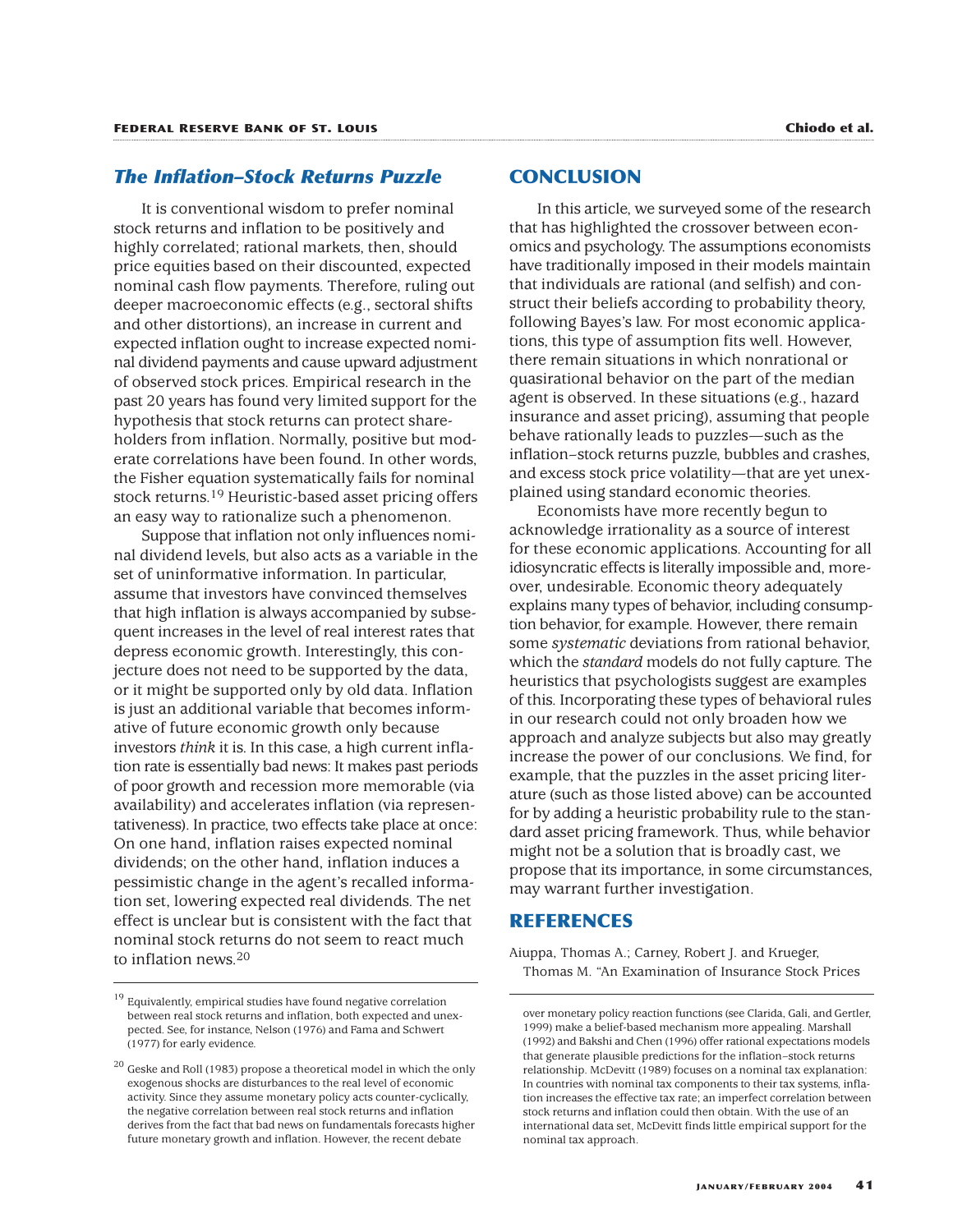Following the 1989 Loma Prieta Earthquake." *Journal of Insurance Issues and Practices*, March 1993, *16*(1), pp. 1-14.

- Bakshi, Gurdip S. and Chen, Zhiwu. "Inflation, Asset Prices, and the Term Structure of Interest Rates in Monetary Economies." *Review of Financial Studies*, Spring 1996, *9*(1), pp. 241-75.
- Barberis, Nicholas; Huang, Ming and Santos, Tano. "Prospect Theory and Asset Prices." *Quarterly Journal of Economics*, February 2001, *116*(1), pp. 1-53.
- Barberis, Nicholas, and Thaler, Richard. "A Survey of Behavioral Finance." NBER Working Paper No. w9222, National Bureau of Economic Research, September 2002.
- Barsky, Robert B. and DeLong, Bradford J. "Why Does the Stock Market Fluctuate?" *Quarterly Journal of Economics*, May 1993, *108*(2), pp. 291-311.
- Benartzi, Shlomo and Thaler, Richard H. "Myopic Loss Aversion and the Equity Premium Puzzle." *Quarterly Journal of Economics*, February 1995, *110*(1), pp. 73-92.
- Borgida, Eugene and Brekke, Nancy. "The Base Rate Fallacy in Attribution and Prediction," in John H. Harvey, W. Ickes, and R. Kidd, eds., *New Directions in Attribution Research*. Volume 3. Hillsdale, NJ: Erlbaum, 1981.
- Borenstein, Severin and Zimmerman, Martin B. "Market Incentives for Safe Commercial Airline Operation." *American Economic Review*, December 1988, *78*(5), pp. 913-35.
- Bosch, Jean-Claude E.; Eckard, Woodrow and Singal, Vijay. "The Competitive Impact of Air Crashes: Stock Market Evidence." *Journal of Law and Economics*, October 1998, *41*(2, Part 2), pp. 503-19.
- Brennan, Michael J. and Xia, Yihong. "Stock Price Volatility and Equity Premium." *Journal of Monetary Economics*, April 2001, *47*(2), pp. 249-83.
- Broder, Ivy E. "The Cost of Accidental Death: A Capital Market Approach." *Journal of Risk and Uncertainty*, March 1990, *3*(1), pp. 51-63.
- Bullard, James and Duffy, John. "Learning and Excess Volatility." *Macroeconomic Dynamics*, April 2001, *5*(2), pp. 272-302.

Camerer, Colin. "Individual Decision Making," in John H.

Kagel and Alvin E. Roth, eds., *The Handbook of Experimental Economics*. Chap. 8. Princeton: Princeton University Press, 1995, pp. 587-703.

- Campbell, John Y. "Asset Pricing at the Millennium." *Journal of Finance*, August 2000, *55*(4), pp. 1515-67.
- Cagle, Julie A.B. "Natural Disasters, Insurer Stock Prices, and Market Discrimination: The Case of Hurricane Hugo." *Journal of Insurance Issues*, 1996, *19*, pp. 53-68.
- Clarida, Richard; Gali, Jordi and Gertler, Mark. "The Science of Monetary Policy: A New Keynesian Perspective." *Journal of Economic Literature*, December 1999, *37*(4), pp. 1661-707.
- Cochrane, John H. *Asset Pricing*. Princeton, NJ: Princeton University Press, January 2001.
- DeLong, J. Bradford; Shleifer, Andrei; Summers, Lawrence H. and Waldmann, Richard J. "Noise Trader Risk in Financial Markets." *Journal of Political Economy*, August 1990a, *98*(4), pp. 703-38.
- DeLong, J. Bradford; Shleifer, Andrei; Summers, Lawrence H. and Waldmann, Richard J. "Positive Feedback Investment Strategies and Destabilizing Rational Speculation." *Journal of Finance*, June 1990b, *45*(2), pp. 375-95.
- DeLong, J. Bradford; Shleifer, Andrei; Summers, Lawrence H. and Waldmann, Richard J. "The Survival of Noise Traders in Financial Markets." *Journal of Business*, January 1991, *64*(1), pp. 1-19.

*Economist*. "Beyond the Business Cycle?" 23 October 1999.

- El-Gamal, Mahmoud A. and Grether, David M. "Are People Bayesian? Uncovering Behavioral Strategies." *Journal of the American Statistical Association*, December 1995, *90*(432), pp. 1137-45.
- Evans, George and Ramey, Garey. "Expectations Calculation and Macroeconomic Dynamics." *American Economic Review*, March 1992, *82*(1), pp. 207-24.
- Fama, Eugene F. and Schwert, William G. "Asset Returns and Inflation." *Journal of Financial Economics*, November 1977, *5*(2), pp. 115-46.
- Folkes, Valerie S. "The Availability Heuristic and Perceived Risk." *Journal of Consumer Research*, June 1988, *15*(1), pp. 13-23.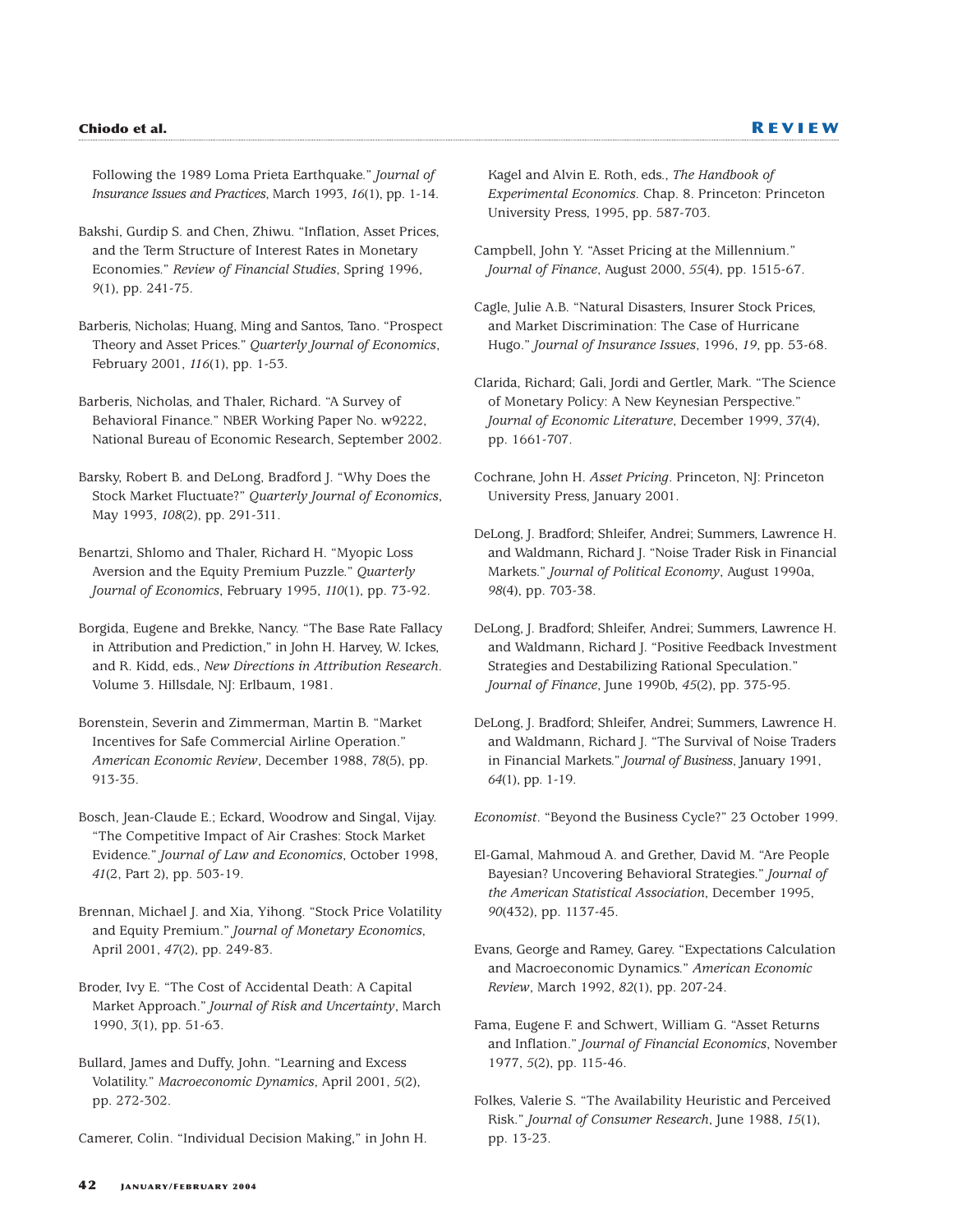- Geske, Robert and Roll, Richard. "The Fiscal and Monetary Linkage between Stock Returns and Inflation." *Journal of Finance*, March 1983, *38*(1), pp. 1-33.
- Gordon, Myron J. "Dividends, Earnings, and Stock Prices." *Review of Economics and Statistics*, May 1959, *41*(2, Part I), pp. 99-105.
- Grether, David M. "Testing Bayes Rule and the Representativeness Heuristic: Some Experimental Evidence." *Journal of Economic Behavior and Organization*, January 1992, *17*(1), pp. 31-57.
- Grether, David M. "Bayes Rule as a Descriptive Model: The Representativeness Heuristic." *Quarterly Journal of Economics*, November 1980, *95*(3), pp. 537-57.
- Hirshleifer, David. "Investor Psychology and Asset Pricing." *Journal of Finance*, August 2001, *56*(4), pp. 1533-97.
- Kahneman, Daniel and Tversky, Amos. "On the Psychology of Prediction." *Psychological Review*, 1973, *80*, pp. 237-51.
- Kahneman, Daniel; Slovic, Paul and Tversky, Amos, eds. *Judgement Under Uncertainty: Heuristics and Biases*. Cambridge: Cambridge University Press, 1982.
- Kunreuther, Howard; Ginsberg, R.; Miller, L.; Sagi, P.; Borhan, B. and Katz, N., eds. *Disaster Insurance Protection: Public Policy Lessons*. New York: John Wiley Interscience, 1978.
- Lamb, Reinhold P. "An Exposure-Based Analysis of Property-Liability Insurer Stock Values Around Hurricane Andrew." *Journal of Risk and Insurance*, March 1995, *62*(1), pp. 111-23.
- Lang, Larry H.P. and Stulz, Rene M. "Contagion and Competitive Intra-industry Effects of Bankruptcy Announcements." *Journal of Financial Economics*, August 1992, *32*(1) pp. 45-60.
- Lehmann, Bruce N. "Asset Pricing and Intrinsic Values: Review Essay." *Journal of Monetary Economics*, December 1991, *28*(3), pp. 485-500.
- LeRoy, Stephen F. and Porter, Richard D. "The Present Value Relation: Tests Based on Implied Variance Bounds." *Econometrica*, May 1981, *49*(3), pp. 555-74.
- Lucas, Robert E. Jr. "Asset Prices in an Exchange Economy." *Econometrica*, November 1978, *46*(6), pp. 1429-45.
- Marshall, David A. "Inflation and Asset Returns in a Monetary Economy." *Journal of Finance*, September 1992, *47*(4), pp. 1315-42.
- McDevitt, Catherine. "The Role of the Nominal Tax System in the Common Stock Returns/Expected Inflation Relationship." *Journal of Monetary Economics*, July 1989, *24*(1), pp. 93-107.
- Mitchell, Mark L. and Maloney, Michael T. "Crisis in the Cockpit? The Role of Market Forces in Promoting Air Travel Safety." *Journal of Law and Economics*, October 1989, *32*(2, Part 1), pp. 329-55.
- Mullainathan, Sendhil. "A Memory Based Model of Bounded Rationality." Unpublished manuscript, MIT, April 1998.
- Mullainathan, Sendhil. "A Memory-Based Model of Bounded Rationality." *Quarterly Journal of Economics*, August 2002, *117*(3), pp. 735-75.
- Nelson, Charles R. "Inflation and Rates of Return on Common Stocks." *Journal of Finance*, May 1976, *31*(2), pp. 471-83.
- Nethercutt, Leonard L. and Pruitt, Stephen W. "Touched by Tragedy: Capital Market Lessons from the Crash of ValueJet Flight 592." *Economics Letters*, November 1997, *56*(3), pp. 351-58.
- Perez-Quiros, Gabriel and Timmermann, Allan. "Firm Size and Cyclical Variation in Stock Returns." *Journal of Finance*, June 2000, *55*(3), pp. 1229-62.
- Rabin, Matthew. "Psychology and Economics." *Journal of Economic Literature*, March 1998, *36*(1), pp. 11-46.
- Rabin, Matthew. "A Perspective on Psychology and Economics." *European Economic Review*, April 2002, *46*(4-5), pp. 657-85.
- Shelor, Roger M.; Anderson, Dwight C. and Cross, Mark L. "Gaining from Loss: Property-Liability Insurer Stock Values in the Aftermath of the 1989 California Earthquake." *Journal of Risk and Insurance*, September 1992, *59*(3), pp. 476-88.
- Sherman, Steven J. and Corty, Eric. "Cognitive Heuristics," in *The Handbook of Social Cognition*. Volume 3, Chap. 6. New York: Lawrence Earlbaum Associates, 1984, pp. 189-286.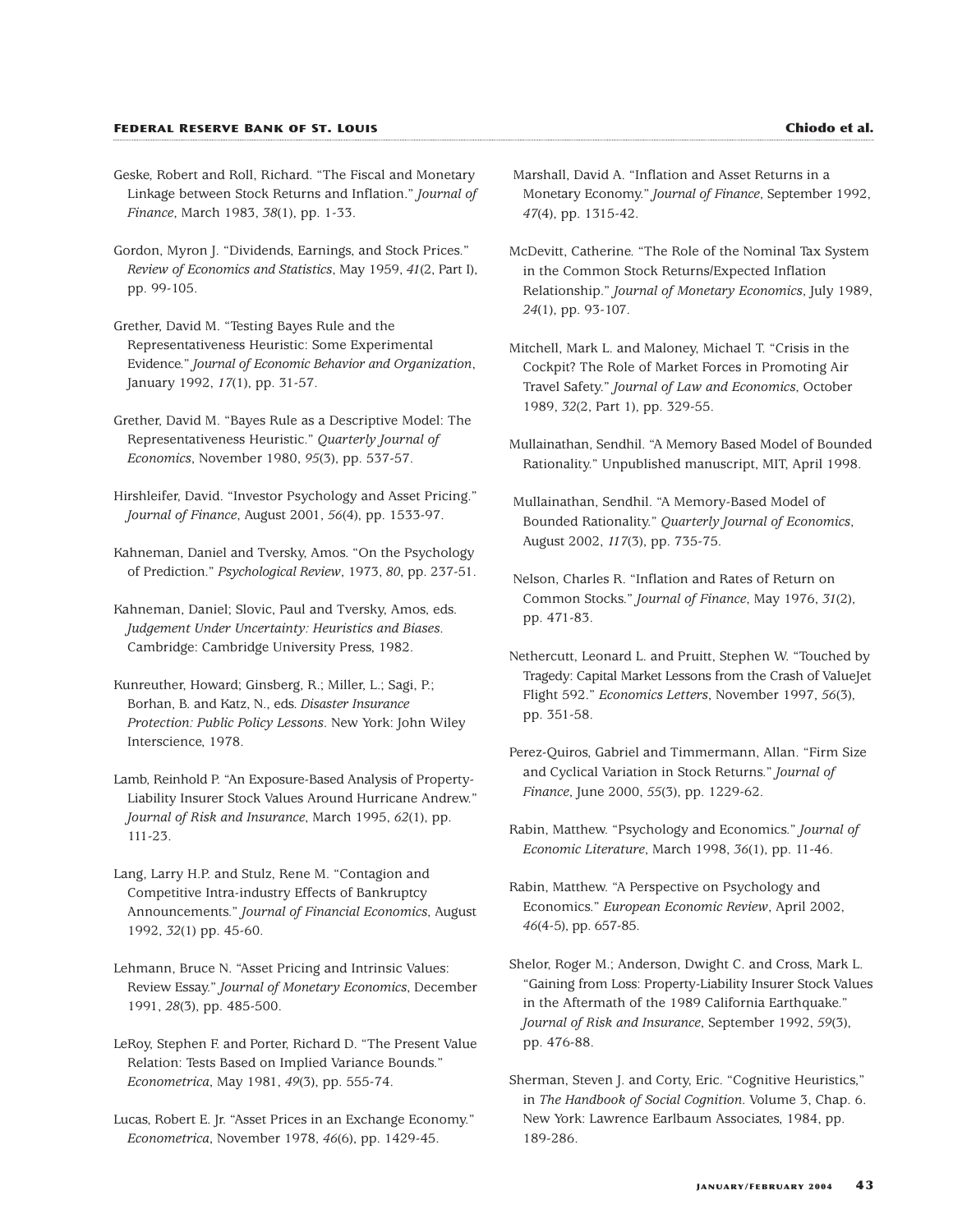- Shiller, Robert J. "Do Stock Prices Move Too Much To Be Justified by Subsequent Changes in Dividends?" *American Economic Review*, June 1981, *71*(3), pp. 421-36.
- Shiller, Robert J. *Irrational Exuberance*. Princeton, NJ: Princeton University Press, 2000.
- Shiller, Robert J. "From Efficient Markets Theory to Behavioral Finance." *Journal of Economic Perspectives*, Winter 2003, *17*(1), pp. 83-104.
- Shleifer, Andrei and Vishny, Robert. "The Limits to Arbitrage." *Journal of Finance*, March 1997, *52*(1), pp. 35-55.
- Simon, Herbert A. "A Behavioral Model of Rational Choice." *Quarterly Journal of Economics*, February 1955, *69*(1), pp. 99-118.
- Timmermann, Allan. "Structural Breaks, Incomplete Information, and Stock Prices." *Journal of Business and Economic Statistics*, July 2001, *19*(3), pp. 299-314.
- Tirole, Jean. "Asset Bubbles and Overlapping Generations." *Econometrica*, November 1985, *53*(6), pp. 1499-528.
- Tversky, Amos and Kahneman, Daniel. "Availability: A Heuristic for Judging Frequency and Probability." *Cognitive Psychology*, 1973, *5*, pp. 207-32.
- Tversky, Amos and Kahneman, Daniel. "Judgment under Uncertainty: Heuristics and Biases." *Science*, 1974, *185*, pp. 1124-31.
- Weil, Philippe. "On the Possibility of Price Decreasing Bubbles." *Econometrica*, November 1990, *58*(6), pp. 1467-74.
- Yamori, Nobuyoshi and Kobayashi, Takeshi. "Do Japanese Insurers Benefit from a Catastrophic Event? Market Reactions to the 1995 Hanshin-Awaji Earthquake." *Journal of the Japanese and International Economies*, March 2002, *16*(1), pp. 92-108.

# **Appendix**

# **A MODEL**

Consider an event  $\gamma$  that agents are attempting to forecast with an associated indicator  $X_T$  member of  $\{0,1\}$ , where  $X_T = 1$  if event  $\chi$  occurs in period *T*. An agent's subjective probability, her estimate of the probability that  $X_T = 1$  conditional on the information set  $\Omega_T$ , is determined by a function  $P:\Omega_T\to[0,1]$ , which maps the information set into the probability space. The agent's information set consists of past realizations of  $X_T$ ,

$$
\tilde{X}_{T-1} = \{X_1, X_2, \dots, X_{T-1}\},\
$$

as well as current informative and uninformative information,

$$
\tilde{Y}_T = \{Y_1, Y_2, ..., Y_T\}
$$
, and  
\n $\tilde{Z}_T = \{Z_1, Z_2, ..., Z_T\}$ ,

respectively.<sup>21</sup> Suppose further that the event  $\chi$  is serially uncorrelated and that information useful in forecasting  $\chi$  in period *t* is useful only for that period.22 That is, we assume that

$$
Pr[X_T = 1 | \tilde{X}_{T-1}, \tilde{Y}_T] = Pr[X_T = 1 | Y_T].
$$

The rational expectations solution can then be written

$$
P^{R}:Y_{T}\to[0,1],
$$

where the function *P<sup>R</sup>* follows Bayes's law (3). Thus, a rational agent with information  $\Omega$ <sub>*T*</sub> has subjective probability

$$
Pr[X_T = 1 | Y_T] = \frac{Pr[Y_T | X_T = 1] Pr[X_T = 1]}{Pr[Y_T]}.
$$

Now consider a model in which the agent employs the heuristics outlined in the previous sections. We follow Mullainathan (2002) in assuming that the memory processes of agents is incomplete, i.e., that agents *forget* some realizations of  $X_T$ . That is, the agent's recalled information set,  $\hat{\Omega}_T$ , can be written as

$$
(4) \hspace{3.1em} \hat{\Omega}_T = \{ \hat{X}_T, Y_T, Z_T \},
$$

where

$$
\hat{X}_T = \{X_{1,T}^\dagger, X_{2,T}^\dagger, \ldots, X_{T-1,T}^\dagger\}
$$

and

(5)

<sup>&</sup>lt;sup>21</sup> Here, information is uninformative if  $Pr[X_T = 1|Z_T] = Pr[X_T = 1]$ .

These assumptions are employed for simplicity of exposition and are not necessary for the development of the model.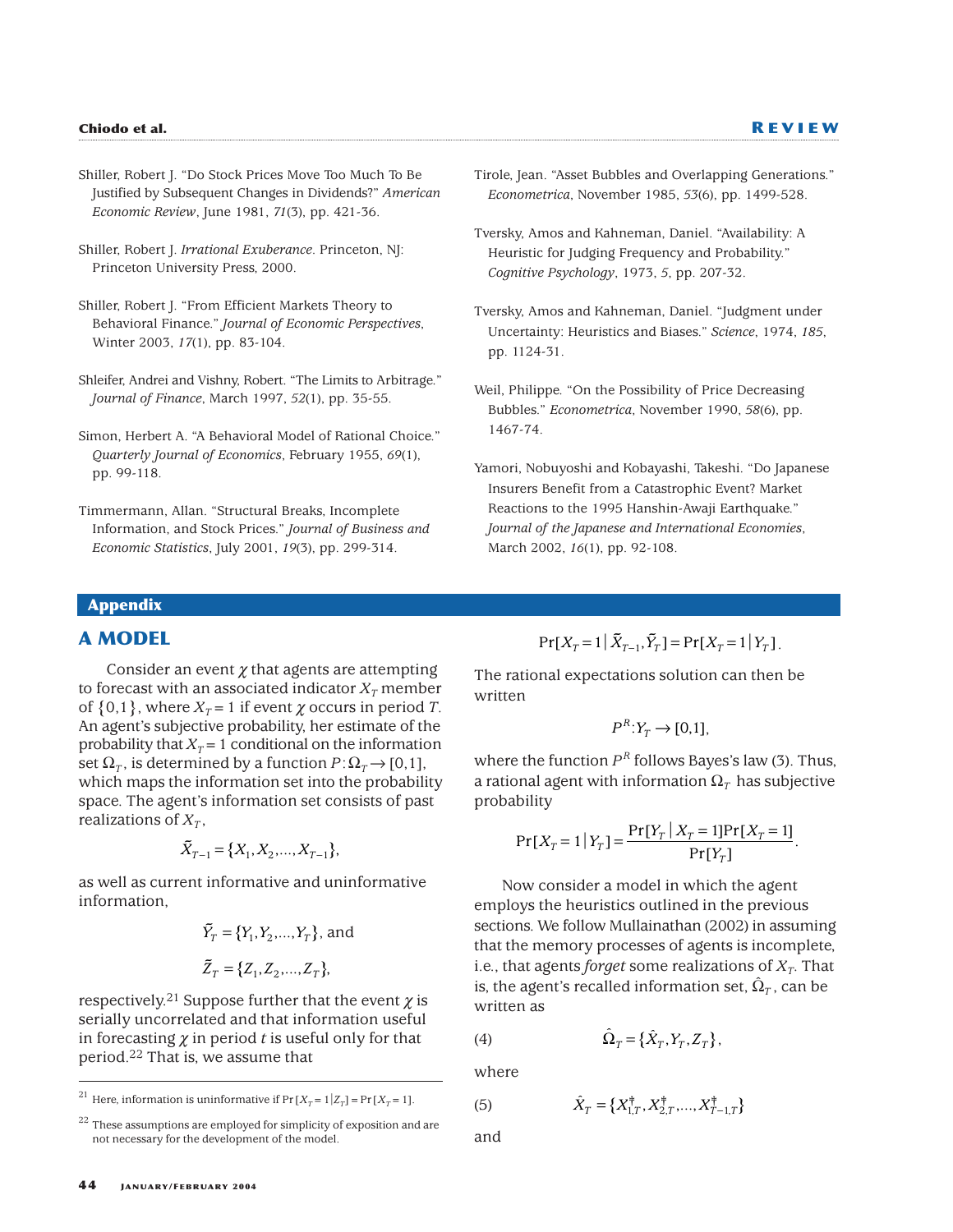$$
X_{t,T}^{\dagger} = \begin{cases} X_t & \text{with probability} \\ 0 & \text{with probability} \quad 1 - p_{t,T} \end{cases}.
$$

Essentially,  $X_{t,T}^{\dagger}$  is a combination of two indicators: whether the event occurs in time *t* and whether time *t* is remembered in time *T*. The likelihood that an event that occurred in period *t* is recalled in period *T* is a function of the time since its last recall, associated events in time *t* (that is,  $Y_t$  and  $Z_t$ ), and the current environment,  $Y_T$  and  $Z_T$ . Define  $\alpha_{LT}$  =  $\alpha(Y_t, Z_t, Y_T, Z_T)$ , where the function  $\alpha(\cdot)$  measures the distance between the points  $(Y_t, Z_t)$  and  $(Y_T, Z_T)$ in Cartesian space. We can then write the likelihood of recalling the event of time *t* at a later time *T* as

(6) 
$$
p_{t,T} = F(X_{t,T-1}^{\dagger}, \alpha_{t,T}),
$$

where the function  $F(\cdot;\cdot)$  has the following properties:  $F_1(\cdot;\cdot) > 0$  and  $F_2(\cdot;\cdot) < 0$ . The former indicates that periods recalled in period *T*–1 are more likely to be recalled in *T*. The latter stipulation indicates that it is more likely that *t* will be recalled the closer that the current environment is to elements temporally associated with period *t*.

In this framework, the agent forms an estimate of the likelihood of  $\chi$  in time *T* based, in part, on how closely *T* resembles any time *t*<*T* in which χ occurred through the closeness function  $\alpha(\cdot)$ .

Limited memory makes the probability judgments noisy and biased toward salient events that may or may not be informative. Elements of the agent's information set are a subset of the total information available. Thus, the agent's update has the property that forgetting the occurrence of an event in the past will decrease the subjective probability estimate.

Additionally, salience increases the perceived probability, since salience increases the likelihood of recall. Moreover, since the information set varies over time, the volatility of the estimated probability is greater than the volatility of a learned probability with perfect recall (e.g., OLS learning). In the perfect recall case, information gathered over time reduces the volatility. In the limited-memory case, information that is forgotten biases the subjective probability down, while recalled probability biases it up, each period inducing higher volatility.

Agents make errors in neglecting base rates and consequently bias subjective probabilities upward when they perceive that new information is relevant. It can be shown that, regardless of the direction new information should move the posterior probability,

agents employing an updating function that neglects base rates necessarily overestimate the value of the new information. Agents' subjective probabilities are biased toward their anchor.

# *A Formal Financial Application*

This appendix develops a formal application of the heuristic probability judgments in an asset pricing model. We will initially follow Lucas (1978) to develop a simple general equilibrium framework to study the effects of subjective probabilities.

There are two assets: a risk-free, discount bond with a price  $B_t$  and interest rate  $r_t^f = \frac{1}{B_t} - 1$ ; and a stock with price *St*. The stock pays out an infinite stream of *perishable*, real dividends, {*Ds*}` *<sup>s</sup>*=*t*, whose growth rates,  $d_t \equiv \frac{D_t}{D} - 1$ , follow a Bernoulli process: *D t t* − − 1 1 *t*  $=\frac{1}{2} - 1$ 

$$
d_t = \begin{cases} d_h & \text{with probability} \\ d_t & \text{with probability} \\ 1 - \pi_D & \text{otherwise} \end{cases}
$$

Agents' information set consists of a finite sample space,  $\Omega_T$ , comprising all sequences of the form

$$
\omega_{T} = \{X_{\{d_1 = d_h\}}, X_{\{d_2 = d_h\}}, \dots, X_{\{d_T = d_h\}},
$$
  

$$
X_{\{z_1 = z_h\}}, X_{\{z_2 = z_h\}}, \dots, X_{\{z_T = z_h\}}\},
$$

where  $X_{\{\cdot\}}$  denotes a standard indicator function. Each  $\omega_{\tau}$  provides a record of possible sequences of dividend growth rates and realizations of an uninformative variable  $Z_t$ . In our previous notation,  $\Omega_T$  =  $\{\tilde{X}_T, \tilde{Z}_T\}$ . For simplicity, the only informative variable is dividends. Also, assume that the uninformative variable  $Z_t$  follows another binomial distribution *independent* of dividends, i.e., the rate of change

of 
$$
Z_t
$$
,  $z_t \equiv \frac{Z_t}{Z_{t-1}} - 1$ , follows a Bernoulli process:

$$
z_t = \begin{cases} z_h & \text{with probability} \\ z_l & \text{with probability} \quad 1 - \pi_z \quad 0 \le \pi_z \le 1. \end{cases}
$$

Therefore, the joint probability measure of each realization  $\omega_{\tau}$  is given by

(9) 
$$
P(\omega_T) = [\pi_D^j (1 - \pi_D)^{T-j}] \cdot [\pi_Z^i (1 - \pi_Z)^{T-i}]
$$

$$
0 \le j \le T \quad 0 \le i \le T,
$$

where  $\omega_T$  is any state characterized by both *j* occur-

<sup>&</sup>lt;sup>23</sup> Without loss of generality, assume that  $d_h > d_1 > -1$ , so that dividends are nonnegative provided  $D_0 > 0$ .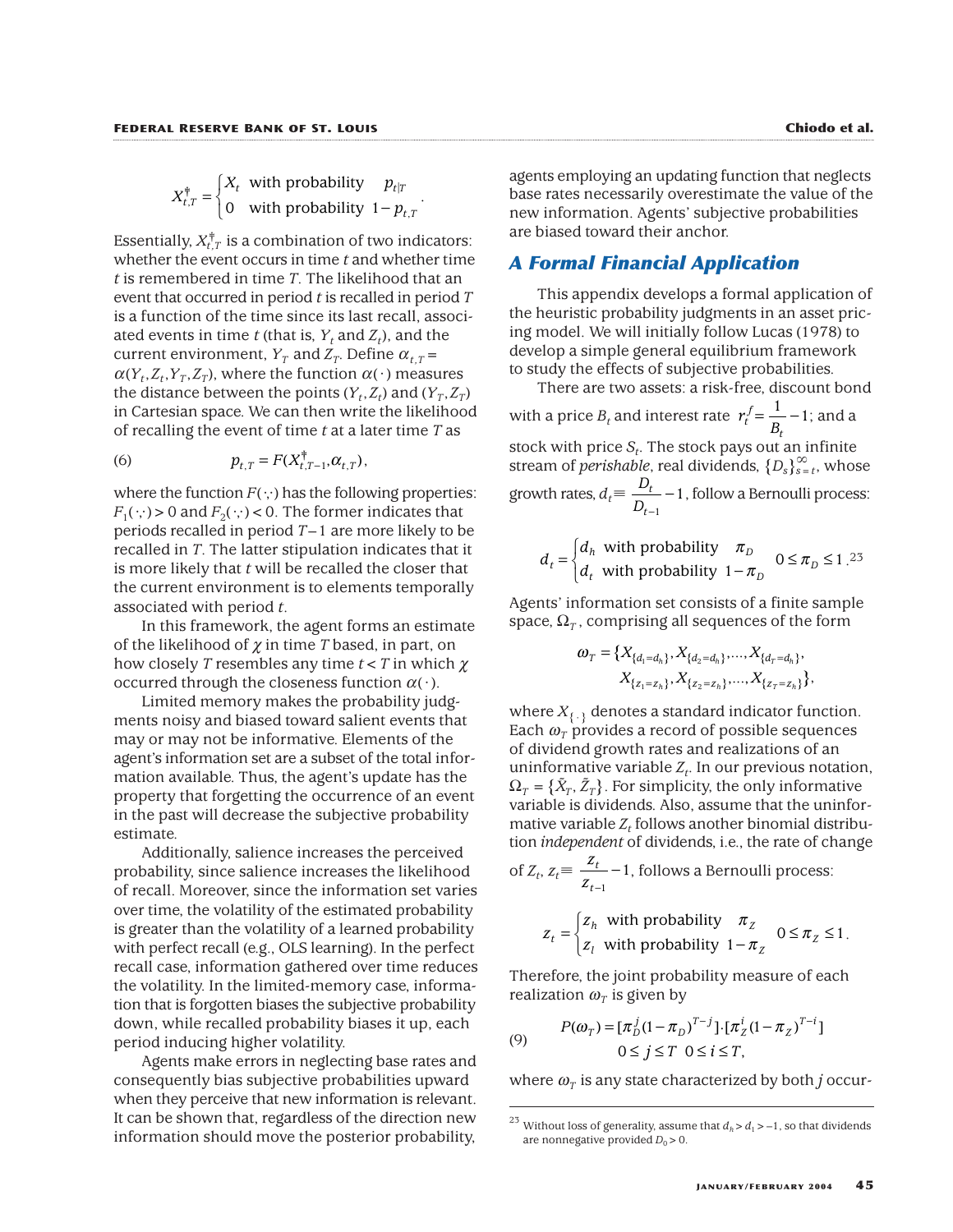rences of high dividend growth and *i* occurrences of a high rate of growth of *Z*. While the marginal probability for dividends is

$$
P(\lbrace X_{\lbrace d_1=d_h \rbrace}, X_{\lbrace d_2=d_h \rbrace}, \ldots, X_{\lbrace d_T=d_h \rbrace} \rbrace) = [\pi_D^j (1 - \pi_D)^{T-j}],
$$

since *D* and *Z* are independent.

From basic asset pricing principles, in the absence of risk aversion, we can find the price of both assets as the present discounted value of the future stream of cash flows generated by each of them:

$$
S_t = E_t [\beta (S_{t+1} + D_{t+1})]
$$
  

$$
B_t = E_t [\beta] = \beta ,
$$

where  $\beta = \frac{1}{1+\rho}$ ,  $\rho > 0$  is the subjective rate of 1

impatience and  $E_t[\cdot]$  denotes the conditional expectation operator measurable with respect to available information. Under the assumption of risk neutrality, this simple asset pricing model is a specialization of a classical present-discounted value dividend model (see Lehmann, 1991) to the binomial distribution case.

In the full-information case where the parameters  $(\pi_D, d_h, d_l, \pi_z, z_h, z_l)$  of the joint process for *D* and *Z* are known to the agent, a solution for asset prices can be obtained easily using the method of undetermined coefficients. Since the lattices for *D* and *Z* are independent, *Z* does fail to convey any useful information concerning *D* and an agent will rationally base her portfolio and pricing decisions on the marginal probability measure for *D* only, a standard (transformation of a) binomial distribution parameterized by  $\{\pi_D, d_h, d_l\}$ . It is then possible to demonstrate that

(10) 
$$
S_t^{FI} = \lim_{T \to \infty} E_t \left[ \sum_{j=1}^T \left( \beta^j \prod_{i=1}^j D_{t+i} / D_{t+i-1} \right) \right] \cdot D_t.
$$

This solution for the equilibrium stock price under full information shows that the stock price is a simple, constant multiple of dividends. Ψ*FI* denotes the constant pricing kernel or, equivalently, the pricedividend ratio. The explicit solution to (10) can then be derived as

(11)

$$
S_t^{FI} = \Psi^{FI} D_t = \frac{1 + d_t + \pi (d_h - d_t)}{\rho - d_l - \pi (d_h - d_l)} D_t = \frac{1 + E[d_t]}{\rho - E[d_t]} D_t,
$$

while the full-information bond price,  $B_t^{FI}$  is

$$
B^{FI} = \frac{1}{1+\rho} > 0.
$$

Equivalently, the time-invariant equilibrium riskfree rate,  $r^{FI}$ , is simply  $\rho > 0$ . Since  $r^{FI} = \rho$ , it is straightforward to rewrite (11) as

$$
S_t^{FI} = \frac{1 + E[d_t]}{r^{FI} - E[d_t]} D_t,
$$

which shows the exact equivalence between the solution under full-information rational expectations and the classic Gordon's (1959) formula, popular in applied corporate finance.

### *The Heuristics-Based Solution*

Suppose that  $\pi$ <sup>b</sup> is unknown and must be subjectively calculated in a recursive fashion. A subjective assessment of  $\pi$ <sup>*n*</sup> at time *t* is equivalent to calculating a probability function  $\hat{P}^{\mathcal{S}}(\hat{\Omega}_t)\!\equiv\!1$  $Pr[X_{t+k} = 1|\hat{\Omega}_t]$  for all  $k \ge 1$ , where  $\hat{\Omega}_t$  is as defined in (4). The agent believes that the value of the stock depends not only on future dividend payments, i.e.,

$$
\hat{P}^S(\hat{\Omega}_t) \equiv \Pr[X_{t+k} = 1 \,|\, \hat{X}_t; \tilde{Z}_t] \text{ for all } k \ge 1,
$$

but also on irrelevant information she uses. Assume that the agent's information set is  $\hat{\Omega}_t = \{ \hat{X}_t, \tilde{Z}_t \},$ where

$$
\hat{X}_t = \{X_{j,t}^*\}_{j=1}^t
$$

(12) 
$$
X_{j,t}^* = \begin{cases} X_t & \text{with probability} & p_{j,t} \\ 0 & \text{with probability} & 1 - p_{j,t} \end{cases}
$$

and

$$
p_{j,t} = \theta^{t-j} \alpha(Z_j, Z_t) \text{ with } \frac{d\alpha(Z_j - Z_t)}{d(Z_j - Z_t)} < 0, \text{ and } \theta < 1.
$$

The parameter  $\theta$  is an additional, subjective discount factor applied to information flows: Since  $\theta$  < 1, the further back in time an observation on the dividend growth rate is, the more unlikely it is that it will belong to the recalled information set  $\Omega_t$ .  $\alpha(Z_i - Z_t)$ might be simply taken to be the inverse of the Euclidean distance between  $Z_i$  and  $Z_t$  <sup>24</sup>:

$$
\alpha(Z_j - Z_t) \equiv \frac{1}{1 + \sqrt{(Z_j - Z_t)^2}}.
$$

<sup>24</sup> In the presence of a drifting process for *Z*, it would be advisable to de-mean  $Z_t$  by subtracting  $\delta_t$  and de-mean  $Z_j$  by subtracting  $\delta_j$ , where  $\delta$  is the drift.